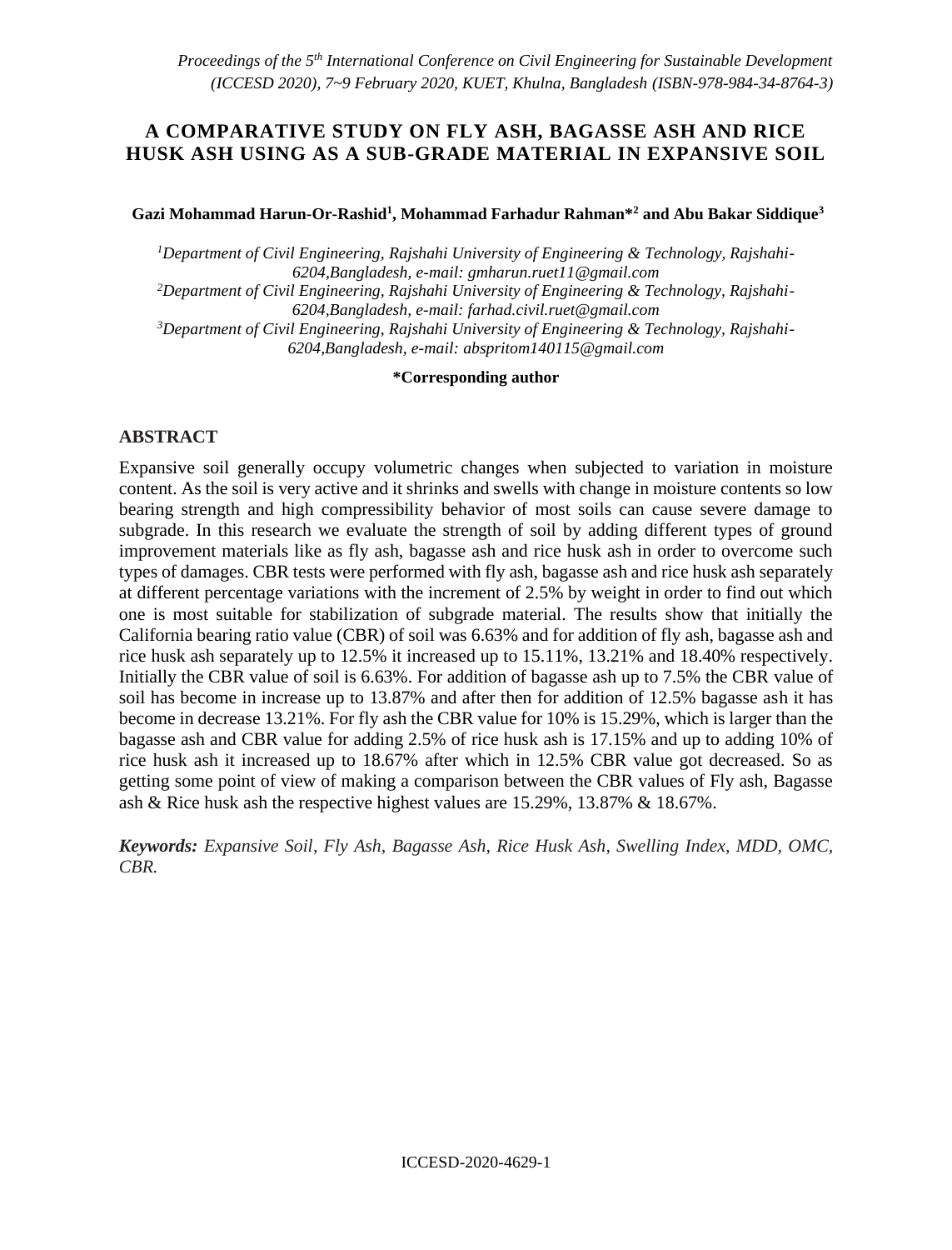# **1. INTRODUCTION**

Expansive soil generally defines as a type of clay soil. Preparation and construction of highways and runways over expansive soils is one of the remarkable civil engineering burning issue over the world considering to the fact expansive soils having the characteristics of shrinking and swelling with variation in moisture content. In monsoon expansive soil generally absorbs water and expands in volume. Similarly, in summer it shrinks because water leaves away (Somaiya, et al., 2013). In semi-arid and arid regions of the globe, expansive soils shows the characteristics of destruction to the nature unless it is treated, causes acute damage to the structure built on it as well as loss of human life (Mohanty, 2015). The properties of soil can be improved by stabilization with admixtures such as lime, cement, fly ash, bagasse ash and rice husk ash are used to improve the qualities of various types of soils such as Lateritic Soil, Clayey soil. In this research fly ash, bagasse ash and rice husk ash are differentially used for the purpose of stabilization of expansive soil.

A waste material extracted from the gases emitting from coal fired furnaces generally called fly ash. Again, fly ash is a waste by product from thermal power plants. The main goal of volcanic ashes in ancient periods were the use of it as hydraulic cements and fly ash carries almost same property to these volcanic ashes. These ashes occupied as one of the best binding agent used in the world. But it requires thousands hectares of farming land for its disposal and also causing both severe health problems and environmental hazards. So, the proper management of this is inevitable for our sound survival. But having both great availability and its low cost, the chances of its usage is investigated here. (Ahmed, 2014; Mohanty, 2015; Anu, et al., 2016)

About 40–45% of the fibrous waste from sugarcane after crushing and extraction of its juice is termed as ''bagasse". Basically, it is regenerated as fuel in boilers for heat generation which leaves out 8–10% of ash, known as Bagasse Ash, which is treated as residue and unused. Sugarcane bagasse consists of approximately 50% of cellulose, 25% of hemicelluloses and 25% of lignin. Bagasse ash is a non-cohesive material having a low specific gravity. It contains a massive amount of silica and at burnt it behaves as binding material. On the contrary, the disposal of this material is the reason of causing environmental problems around the sugar industries. After realizing the overall facts it can be used as for the stabilization of road subgrade material (Najar, et al. 2017; Murali, et al. 2018).

Many researches have showed in the recent past years on the use of fly ash and sugarcane bagasse ash in the development of road subgrade. Goliya, H. S., Faraz, M. I. and Singune, V. (2018) reviewed various papers where researcher are used various stabilizer. In which some mixtures are expensive and some mixtures are economical. Cement, chemical, bituminous mixtures are expensive and saw dust, fly ash, rice husk, bagasse ash are cheaper. So the cheap stabilizer are used to minimize the project cost and the result will come in the form of improvement in active or black cotton soil properties, CBR value, stability and bearing capacity of soil value will be increased. The characteristics of an expansive soil can be found by using fly ash stabilization. Phanikumar and Sharma (2004) showed that by using 20% fly ash the plasticity of soil reduced by 50%. Also optimum moisture content is increased with the addition of ash in the compaction tests by increasing the soil great specific surface and decreasing the maximum dry density because of a lower specific weight. Ahmed also indicates that the fly ash can be applied in soils containing a high percentage of moisture resulting in greater compaction because of the evaporation of a considerable quantity of the contained moisture (Ahmed, 2014). Another paper showed that maximum dry density obtained from modified Proctor test decreases with increasing fly ash content and there is no consistent variation in optimum moisture content with increasing fly ash content (Ozdemir, 2016).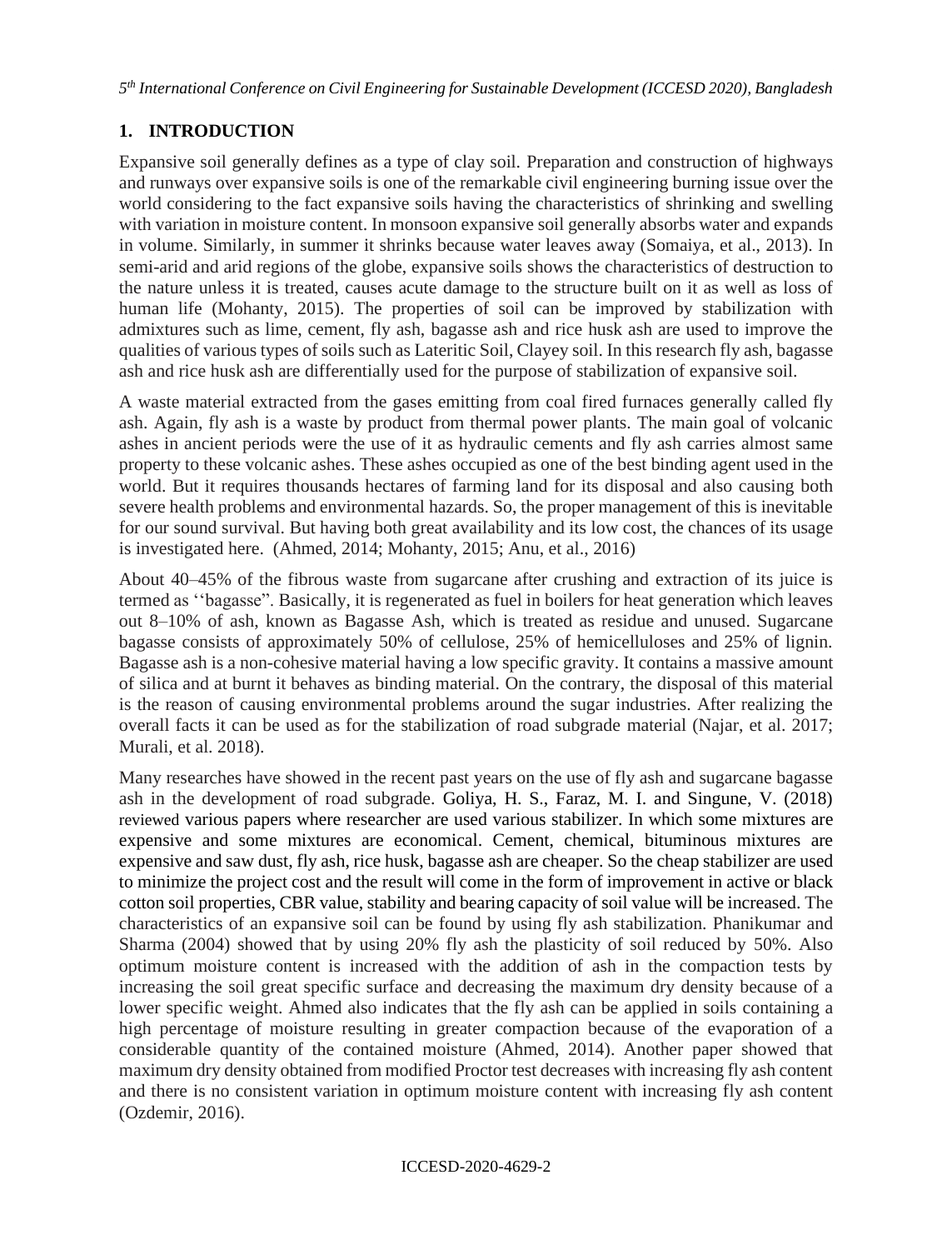Rice Husk Ash (RHA) is the by-product of the burning of rice husk. By weight, 10% of the rice grain is rice husk. On burning the rice husk, about 20% becomes RHA. This RHA contains around 85% to 90% amorphous silica. Rice husk ash is basically termed as the agricultural waste products obtained from the rice milling. Rice husk ash is used in many application due to its versatile properties. Rice husk ash is used in different applications such as building and construction, steel, ceramic and refractory, silica manufacturing and others. Use of RHA in building and construction industry governs the market with more than 40% in period of applications. Also, RHA is widely applied in production of high strength concrete by replacing silica fume, in term of mineral admixture. RHA to be used in powder form as an admixture in soil. Bhasin et al. (1988), made a laboratory research work on the stabilization of black cotton soil as a pavement material using RHA, along with other industrial by-product wastes like fly ash, bagasse ash, lime sludge, black sulphite liquor independently. The RHA causes greater improvement rather than other wastes due to presence of higher percentage of reactive silica in chemical formation. In combination with lime, RHA improved the properties of black cotton soil effectively. Ms. Aparna (2014), has presented a research work delineates information about soil which is stabilized with different percentages of Rice Husk Ash and a small amount of cement. This application showed that the increase in RHA content increases the Optimum Moisture Content but decreases the Maximum Dry Density in quantity. Also, the CBR value and Unconfined Compressive Strength of soil are considerably developed with the Rice Husk Ash content.

# **2. METHODOLOGY**

## **2.1 Materials and Methods**

The expansive soil used in this research work was collected from Godagari Upazila in the district of Rajshahi in Bangladesh. The soil sample was collected about 5 feet below from the surface level. The admixtures utilized in this research are fly ash, bagasse ash and rice husk ash. Fly ash sample was accumulated from the Bangladesh Barapukuria Power Station and sugarcane bagasse ash sample was accumulated from Rajshahi Sugar Mill. Alongside the Rice Husk Ash sample was accumulated from the Haque Auto Rice Mill, Cantonment road, Rajshahi. After that the collecting samples were dried for 24 hours for the laboratory works. Then the sample was prepared and subjected to various laboratory tests including specific gravity test, liquid limit test, plastic limit test, shrinkage limit test, modified proctor test and California bearing ratio (CBR) test to find out the engineering properties of the samples. California Bearing Ratio (CBR) value of sub grade is used for design of flexible pavements and determination the stability of subgrade soil by adding mixtures. AASHTO and ASTM standards are projected in order to determine and evaluate the engineering properties of soil. The Soil sample is adulterated and compounded with various percentages of fly ash and bagasse ash and rice husk ash separately and subjected to modified proctor test to get the optimum moisture content and maximum dry density of soil sample pros and cons mixing with admixtures. Then CBR test is supervised in unsoaked condition. The soil sample is concocted with its optimum moisture content and compacted and condensed in 5 layers by giving 56 blows to each layer by 4.89 kg hammer. After then it is assigned on the penetration test machine to find out the CBR value.

## **2.2 Properties of expansive soil sample**

The soil sample was fully oven dried, weighed and placed in room temperature for storing. After that, the general properties and prominences of the soil were experienced in the laboratory. Then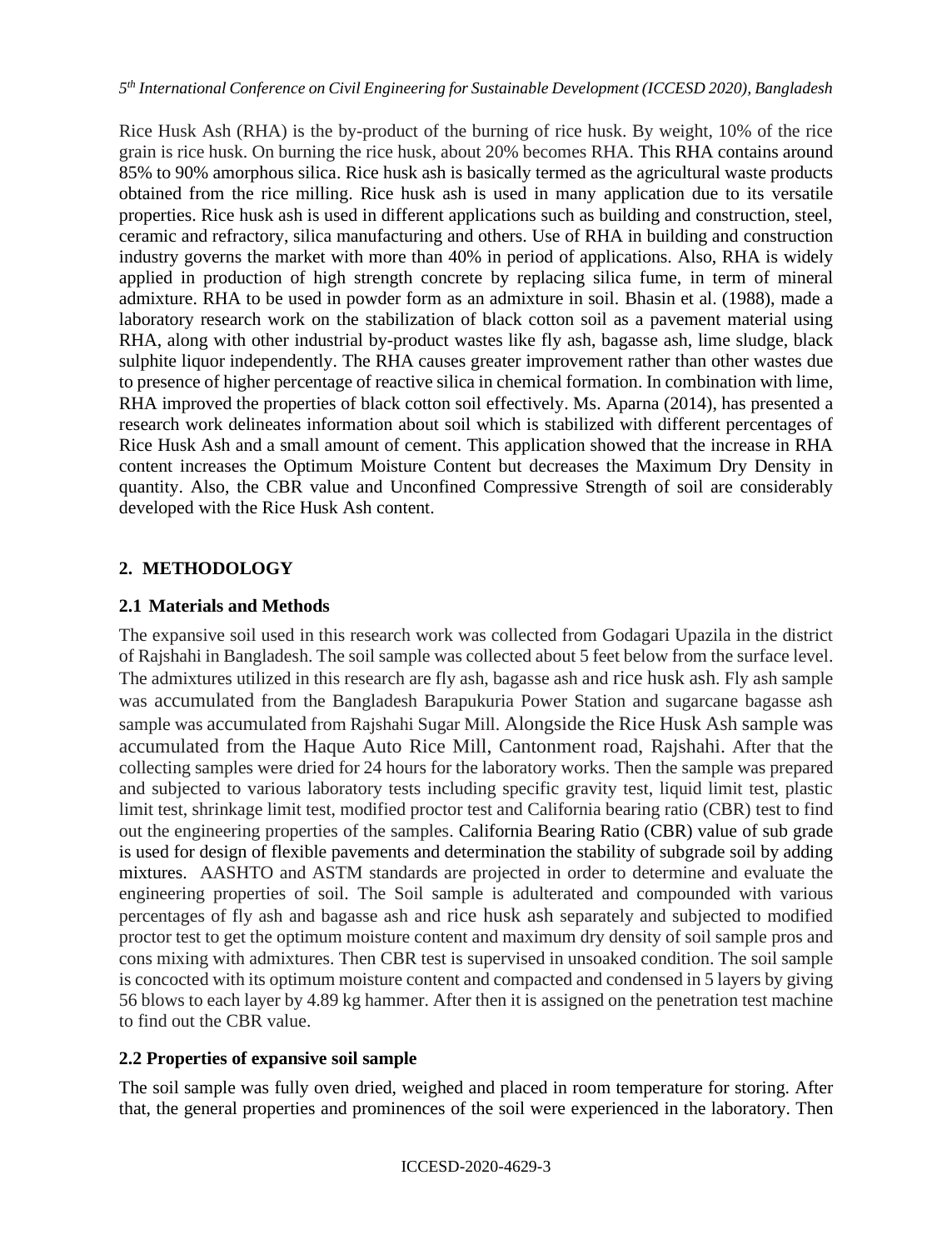the soil sample was tested for liquid limit, shrinkage limit, plastic limit, plasticity index, optimum moisture content, maximum dry density and finally CBR test delineated in Table 1.

| <b>Properties</b>              | Value |  |
|--------------------------------|-------|--|
| Textural classification        | Loam  |  |
| Sand content $(\%)$            | 35    |  |
| Silt content $(\%)$            | 40    |  |
| Clay content $(\%)$            | 25    |  |
| Specific gravity               | 2.65  |  |
| Liquid limit $(\%)$            | 58.43 |  |
| Plastic limit (%)              | 30.21 |  |
| Shrinkage limit (%)            | 17.36 |  |
| Plasticity index (%)           | 28.22 |  |
| Optimum moisture content (%)   | 13.5  |  |
| Maximum dry density $(gm/cm3)$ | 1.88  |  |
| California bearing ratio (%)   | 6.63  |  |

Table 1: Fundamental engineering properties of expansive soil

Kinjal, S., Desai, A. K., and Solanki, C. H. (2012).studied, the expansive soil contains a lot of percentage of clay content as well as silt content for the strong hydrophilic properties. Again the liquid limit of the expansive soil should be more than 40% and plasticity index of expansive soil should be higher than 20. So, our test soil sample can be classified as expansive soil containing liquid limit 58.43% and plasticity index 28.22%.

#### **2.2 Preparation of Admixtures**

The above considered materials such as expansive soil, fly ash, bagasse ash and rice husk ash was collected. After collecting the fly ash it was dried in the oven. Alongside Sugarcane Bagasse ash and Rice Husk Ash was dried in air for 3-4 days. Then the admixtures were sieved through IS Sieve No.200 (75 $\mu$ ) in order to achieve a uniform powdery for identifying the variations.

| Table 2: Chemical composition of Fly Ash |                          | Table 3: Chemical composition of Bagasse Ash |                         |  |
|------------------------------------------|--------------------------|----------------------------------------------|-------------------------|--|
| Oxide                                    | Percentage               | Oxide                                        | Percentage              |  |
| SiO <sub>2</sub>                         | 54.4                     | SiO <sub>2</sub>                             | 78.34                   |  |
| $\text{Al}_2\text{O}_3$                  | 35.6                     | $\text{Al}_2\text{O}_3$                      | 8.55                    |  |
| Fe <sub>2</sub> O <sub>3</sub>           | 2.9                      | Fe <sub>2</sub> O <sub>3</sub>               | 3.61                    |  |
| TiO <sub>2</sub>                         | 3.2                      | CaO                                          | 2.15                    |  |
| $Mn_3O_4$                                | 0.11                     | Na <sub>2</sub> O                            | 0.12                    |  |
| CaO                                      | 0.56                     | MnO                                          | 0.13                    |  |
| $K_2O$                                   | 0.66                     | TiO <sub>2</sub>                             | 0.50                    |  |
| Na <sub>2</sub> O                        | 0.06                     | MgO                                          | 1.65                    |  |
| MgO                                      | 0.18                     | $P_2O_5$                                     | 1.07                    |  |
| $P_2O_5$                                 | 0.46                     |                                              |                         |  |
| SO <sub>3</sub>                          | 0.13                     | $K_2O$                                       | 3.46                    |  |
|                                          | Wardell Armstrong (1991) |                                              | Corderio, et al. (2004) |  |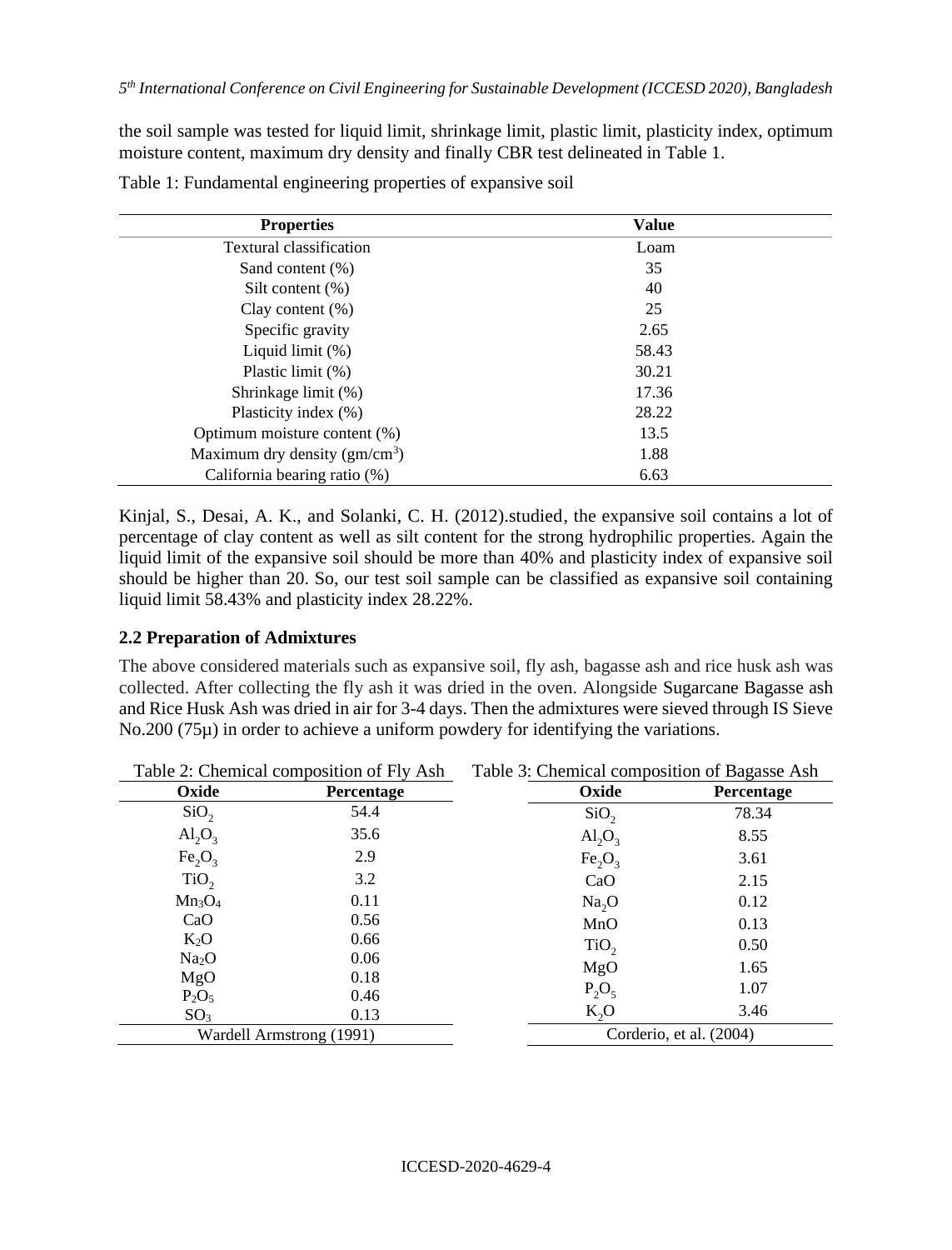|  |  |  |  |  | 5 <sup>th</sup> International Conference on Civil Engineering for Sustainable Development (ICCESD 2020), Bangladesh |  |  |
|--|--|--|--|--|---------------------------------------------------------------------------------------------------------------------|--|--|
|--|--|--|--|--|---------------------------------------------------------------------------------------------------------------------|--|--|

|                                | Table 4: Chemical composition of Rice Husk Ash |  |  |
|--------------------------------|------------------------------------------------|--|--|
| <b>Constituent</b>             | $\frac{0}{0}$                                  |  |  |
| SiO <sub>2</sub>               | 90.23                                          |  |  |
| $Al_2O_3$                      | 2.54                                           |  |  |
| C                              | 2.23                                           |  |  |
| CaO                            | 1.58                                           |  |  |
| MgO                            | 0.53                                           |  |  |
| KaO                            | 0.39                                           |  |  |
| Fe <sub>2</sub> O <sub>3</sub> | 0.21                                           |  |  |

# **3. RESULTS**

The subsequent grain size distribution curve is established by using the data acquired from sieve analysis and hydrometer analysis of soil delineated in Figure 1 showing silt content 40% and clay content 25%



Figure 1: Grain Size Distribution Curve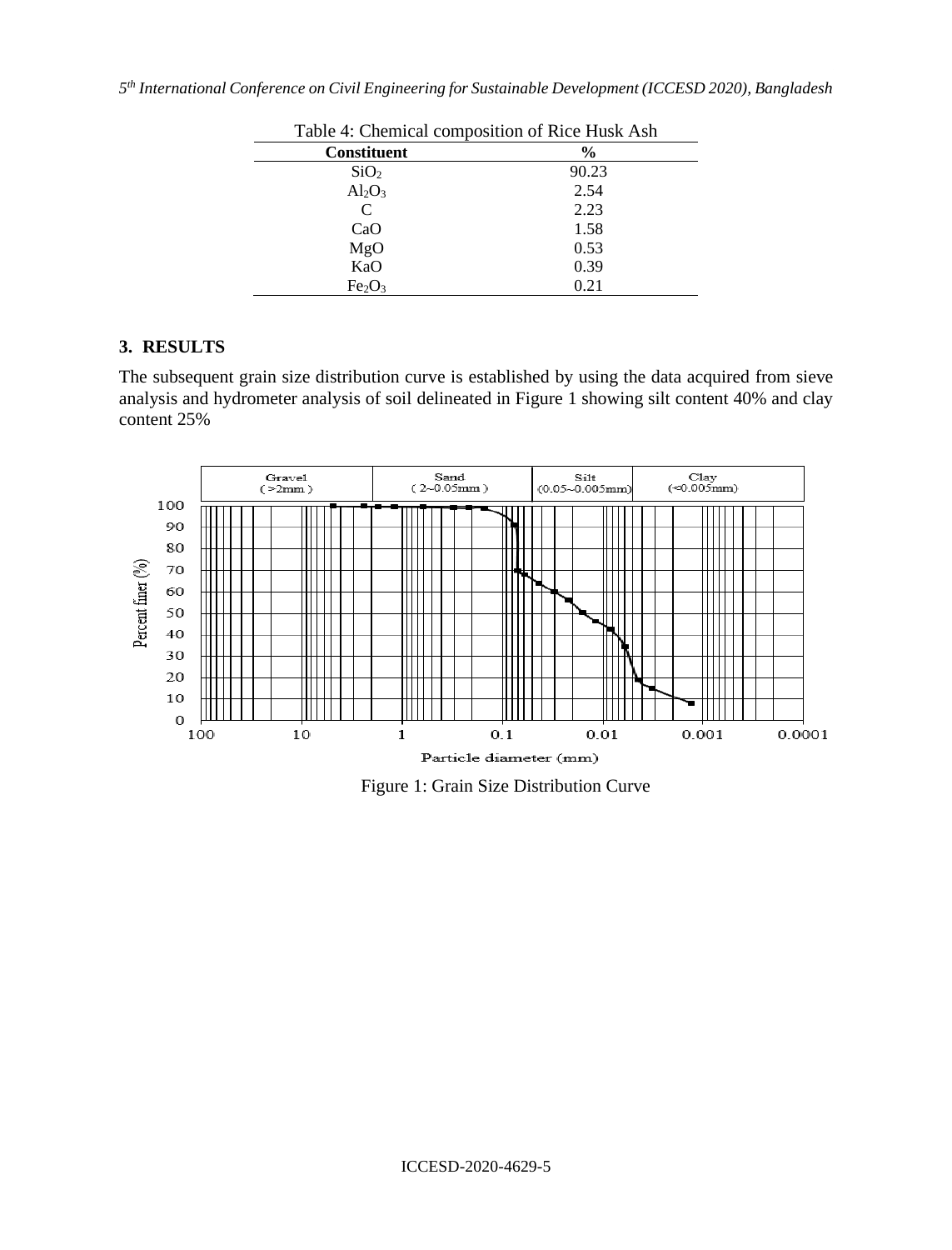

Figure 2: Moisture Content & Maximum Dry density of soil with different percentage of Fly Ash



Figure 3: Moisture Content & Maximum Dry density of soil with different percentage of Bagasse Ash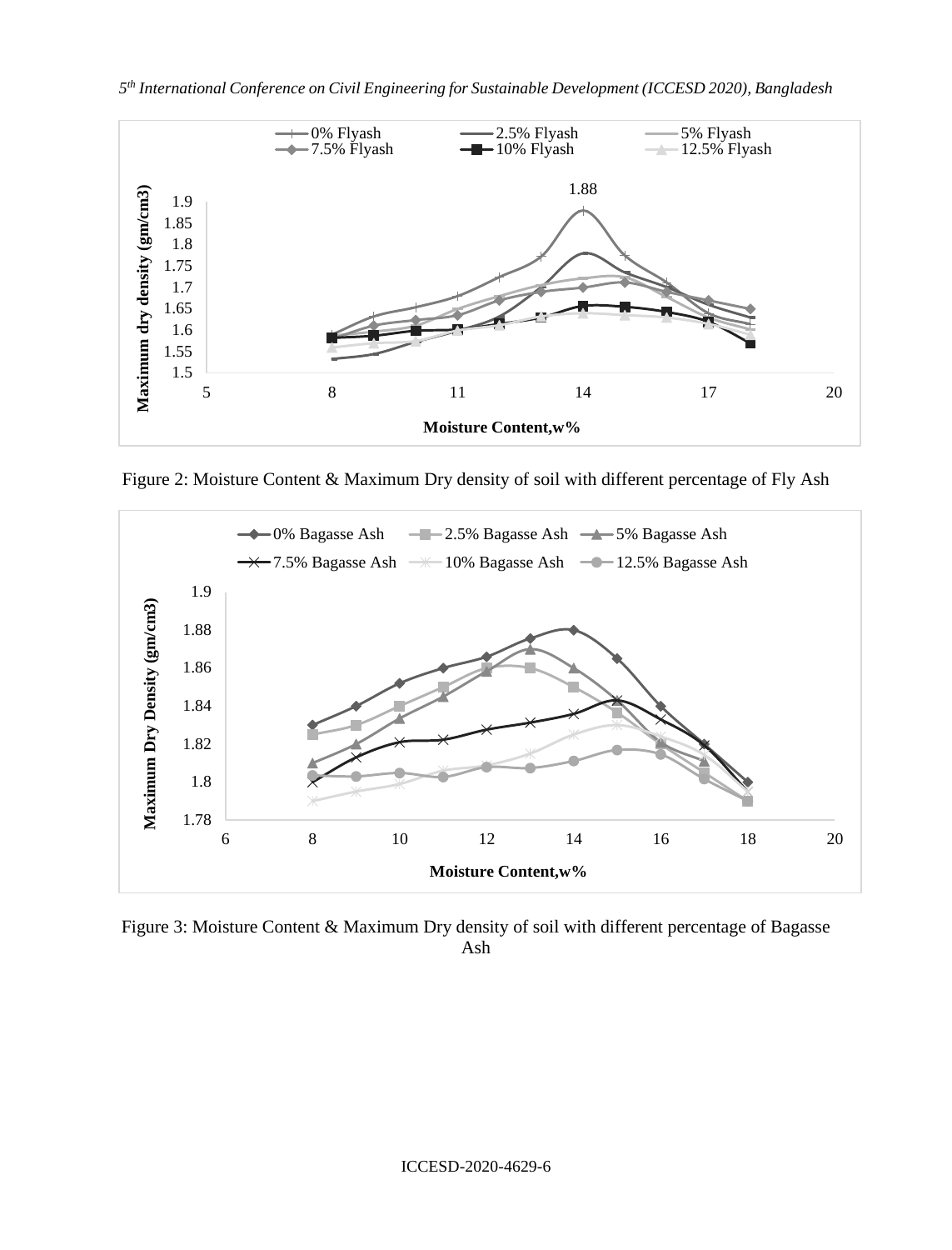

*5 th International Conference on Civil Engineering for Sustainable Development (ICCESD 2020), Bangladesh*

Figure 4: Moisture Content & Maximum Dry density of soil with different percentage of Rice Husk Ash (RHA)



Figure 5: Optimum moisture content of soil with various percentages of Fly Ash, Bagasse ash and Rice Husk Ash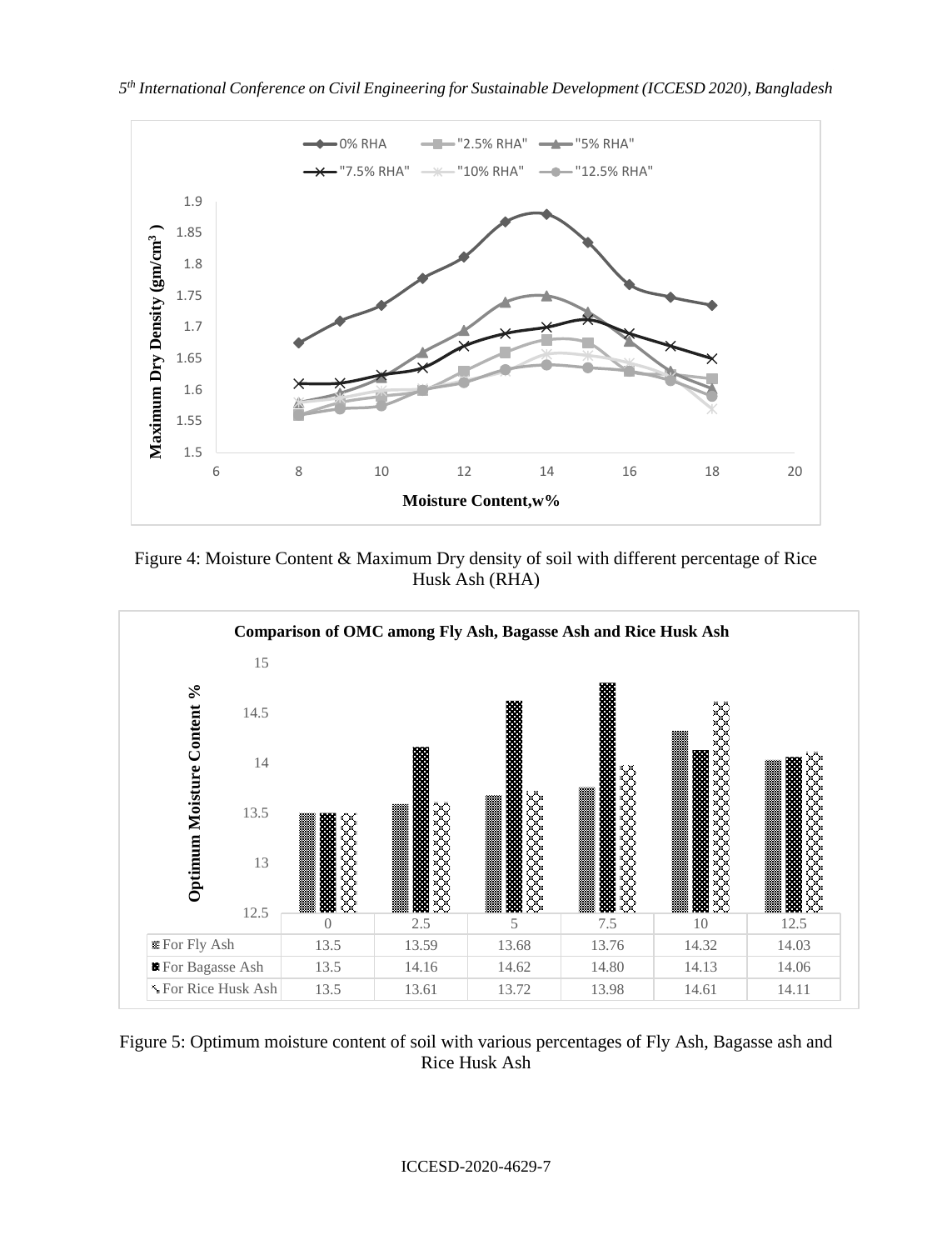

Figure 6: Maximum Dry Density of soil with various percentages of Fly Ash and Bagasse ash and Rice Husk Ash



**Comparison of CBR among Fly Ash, Bagasse Ash and Rice Husk Ash**



ICCESD-2020-4629-8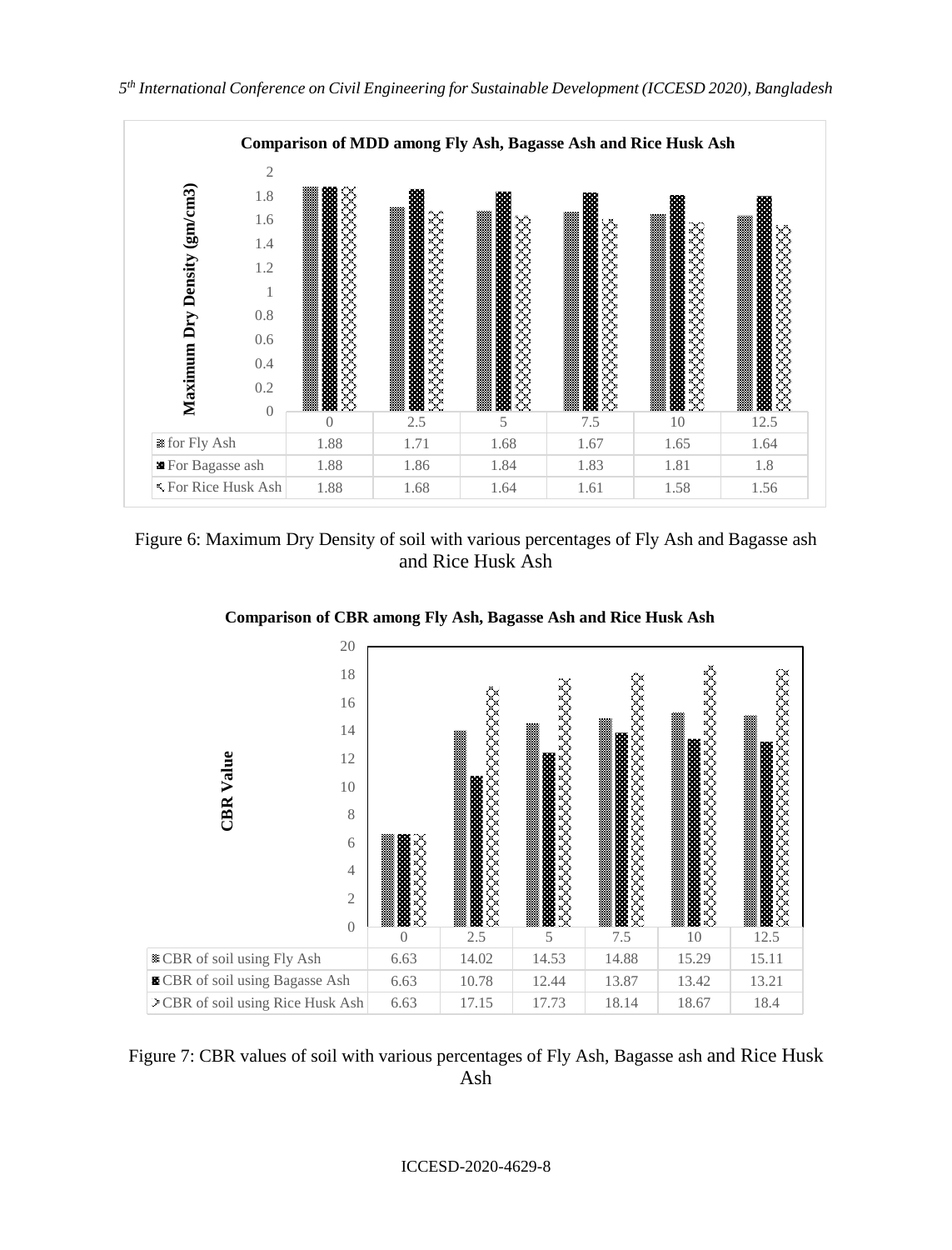## **4. DISCUSSIONS**

Corresponding to Textural classification (U.S. Bureau of Soil and Public Road Administration (PRA) classification) from grain size distribution curve describes as the following soil sample is clay loam. And from the plasticity chart the liquid limit of soil is 58.43% and resembling plasticity index is 28.22%, so it has been identified that it is a medium plastic soil.

From the Figure 2, Figure 3 & Figure 4 the addition of fly ash, bagasse ash and rice husk ash separately by weight (0%, 2.5%, 5%, 7.5%, 10% and 12.5%) to the soil sample caused an increase in the optimum moisture content and caused a decrease in maximum dry density. But for Rice Husk Ash the rate of increment of OMC is relatively higher than the others. In case of maximum dry density for different percentages of mixing admixtures, bagasse ash gives the greater value compared to the fly ash and rice husk ash.

In Figure 5 it is stated that after applying the various percentage of ashes the OMC value of soil slightly got increased up to an optimum value. As early it was 13.5 and by adding 10% of fly ash it got increased up to 14.32 and after 10% of fly ash it tends to decrease. Bagasse ash shows an increment up to adding 7.5% of ash and the OMC value is 14.80 after which it is going to be decreased. In case of rice husk ash the optimum value of OMC is got 14.61 for 10% of product. So here the optimum value for rice husk and fly ash is 10% whereas the most OMC is got for bagasse ash in 7.5%.

In Figure 6 the histograph representation showing a clear indication that with increasing the various percentages of Fly ash, Bagasse ash and Rice husk ash the corresponding MDD value got decreased as well. And the decrement of MDD value is higher for Rice husk ash than the other by products. In addition of 12.5% of admixtures the MDD value is 1.56% which is certainly the lowest value among all the corresponding values. On the contrary in case of MDD value the lowest value for Fly ash is 1.64% and for Bagasse ash is 1.8% for same amount of 12.5% subgrade materials addition. From the Figure 7 it has been identified that the addition of Rice Husk Ash gives better CBR value than the fly ash and bagasse ash. With the increasing percentages of Rice Husk Ash and Fly ash CBR value is continuously increasing up to 10% after that it tends to reduce. And after 7.5 % addition of bagasse ash the CBR value starts to decrease also. For that reason, 7.5% is the optimum percentage value for bagasse ash. On the contrary, for fly ash the optimum percentage is about 10% up to which CBR value got improved.

And in the case of rice husk ash the CBR value of the expansive soil for 2.5% of admixture is 17.15% which got increased up to 18.67% for adding the rice husk ash 10% after which it is to be reduced. On the contrary the value of MDD got a decrement of 0.32% which is 1.88% to 1.56%. and in the term of the governing factor that is CBR value for adding 2.5% of Fly Ash is 14.02% and up to adding 10% of fly ash it increased up to 15.29% and after which it is also got decreased. In case of Bagasse Ash CBR value shows variation from 10.78% to 13.87% for respectively 2.5% to 7.5% where the CBR value shows reduction in 10% and in 12.5% mix. So as getting some concerned of making a comparison between the CBR values of Fly ash, Bagasse ash & Rice husk ash the respective highest values are 15.29%, 13.87% & 18.67%.

In terms of choosing subgrade material based on CBR value Rice Husk Ash (RHA) is just ahead of Fly Ash (FA) and Bagasse Ash (BA).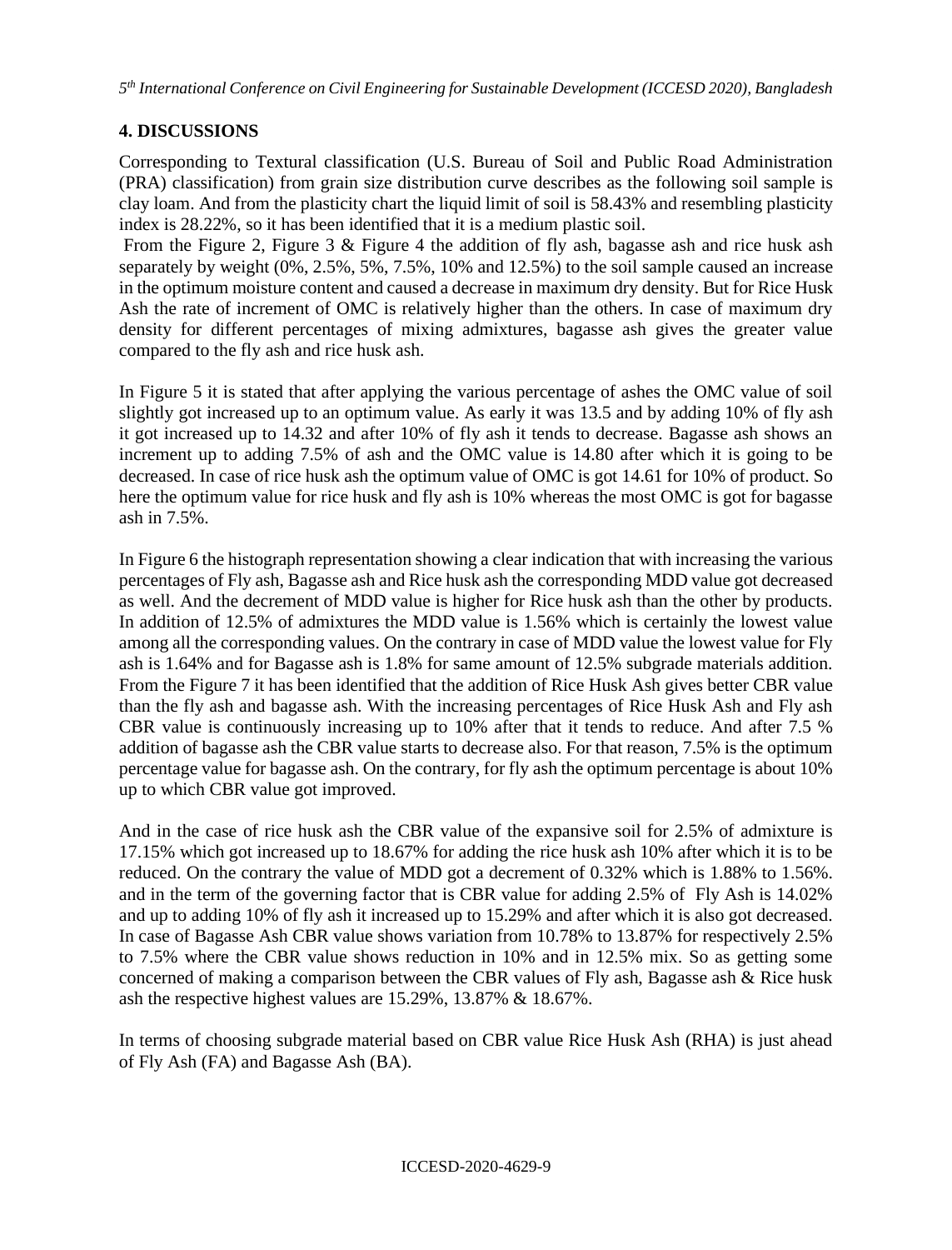# **5.CONCLUSIONS**

All Fly ash, Bagasse ash and Rice husk ash are suitable for expansive soil stabilization. And Rice husk ash is more suitable than the Bagasse ash and Fly ash for soil stabilization. With the increasing percentages of fly ash, rice husk ash the governing factor CBR value is continuously increasing up to 10% after which is shows reduction. The research work shows the optimum percentages for Bagasse Ash is 7.5%. For Fly ash and Rice husk ash it is 10%. For same percentage the CBR value for Rice husk ash is slightly improved than others. That shows a clear statement that the most suitable sub grade material for same percentage of admixtures is Rice husk ash rather than the Fly ash and Bagasse ash.

## **REFERENCES**

- Kinjal, S., Desai, A. K., and Solanki, C. H. (2012). "Experimental study on the Atterberg limits of expansive soil reinforced with polyester triangular fibers." *International Journal of Engineering Research and Applications*, Vol. 2, No. 4, pp. 636–639.
- Goliya, H. S., Faraz, M. I. and Singune, V. (2018), 'A review paper on fly ash and bagasse ash using as a sub-grade stabilizing material', *International Journal for Research in Applied Science & Engineering Technology (IJRASET),* Vol. 6, Issue VI, June 2018- Available in: www.ijraset.com
- Somaiya, P., Zala, Y. and Dangar, R. (2013), 'Stabilization of expansive soil using fly ash', Available in : <https://www.researchgate.net/publication/280153059>
- Ahmed, B., Rahman, A. and Das, j. (2015), 'Experimental study on effect of sugarcane bagasse ash on CBR value of subgrade soil', *International Conference on Recent Innovation in Civil Engineering for Sustainable Development*
- Mohanty, M. K.(2015), 'Stabilization of expansive soil using fly ash'
- Murali, K., Ashok, S., Giridharan, N., Pandiarasan, K. K. and Logesh, P. (2018), 'A review on stabilization of expansive soil with various admixtures'*, International journal of scientific and research publications*, Vol. 8, Issue 4, April 2018- Available in: http://dx.doi.org/10.29322/IJSRP.8.4.2018.p7629
- Anu. K., Gurung, D., Yadav, R., Lollen, L. and Bhutia, P. N. (2016), 'Stabilization of soft clay soil using fly ash and lime stone dust', *International Journal of Scientific & Engineering Research*, Vol. 7, Issue 5, May 2016- Available in: http://www.ijser.org
- Ahmed, A. G. A. (2014), 'Fly ash utilization in soil stabilization', *International Conference on Civil, Biological and Environmental Engineering (CBEE-2014),* May 27-28, 2014 Istanbul (Turkey)- Available in:<http://dx.doi.org/10.15242/IICBE.C514601>
- Ozdemir, M. A. (2016), 'Improvement in bearing capacity of a soft soil by addition of fly ash', *Advances in Transportation Geotechnics 3 . The 3rd International Conference on Transportation Geotechnics (ICTG 2016),* Vol. 143, Pages 498-505, 2016
- Aparna Roy, "Soil Stabilization using Rice Husk Ash and Cement" International Journal of Civil Engineering Research, ISSN 2278-3652 Volume 5, Number 1 (2014), pp. 49-54
- N K Bhasin, N K Goswami, P Oli, N Krishan and N B Lal (1988), "A Laboratory Study on Utilization of Waste Materials for the Construction of Roads in Black Cotton Soil Areas", High way research bulletin, No. 36,pp. 1-11
- Najar, I. A., Sharma, D. and Kumar, M. (2017), 'A review paper on the experimental investigation on the use of bagasse ash in the construction of low volume traffic roads', *International Research Journal of Engineering and Technology (IRJET)*, Vol. 04, Issue 09, September 2017- Available in: www.irjet.net